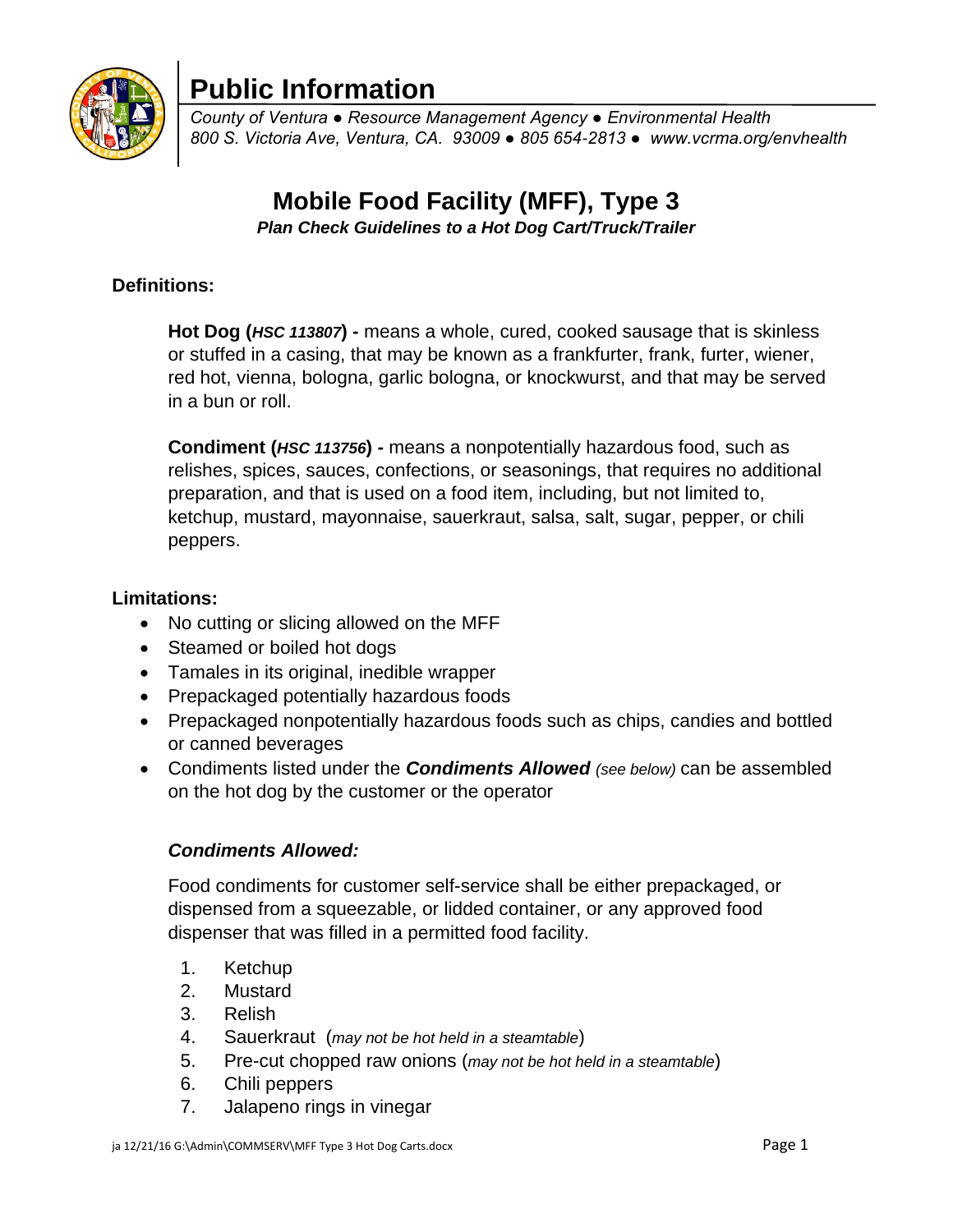- 8. Bacon bits
- 9. Sauces (*may not be hot held in a steamtable*)
- 10. Spices
- 11. Seasonings
- 12. Mayonnaise (*non-egg based*)
- 13. Processed nacho cheese

#### **Restricted Food Items:**

The following condiments are **NOT** allowed to be assembled or dispensed at a hot dog cart:

- 1. Chopped tomatoes *(unless prepackaged at an approved food facility and held at 41°F or below)*
- 2. Chili
- 3. Chopped onions with tomato paste sauce
- 4. Cheese (*dairy-based*)
- 5. Mayonnaise (*egg-based*)

The following food items are **NOT** allowed to be sold at a hot dog cart:

- 1. Hot links
- 2. Italian sausages
- 3. Bacon wrapped hot dogs

#### **Operation:**

- If the MFF is at a location for more than one hour, ensure that it is located within 200 feet of an approved restroom. A *Toilet Facilities Authorization Form* must be completed and provided to the Environmental Health Division.
- All hot dog carts, unless stationary and supported by a Mobile Support Unit, must return to a commissary at the end of each operating day.
- A Mobile Support Unit (MSU) that services a stationary hot dog cart/trailer must return to a commissary at the end of each operating day.
- Potentially hazardous foods held at or above 135°F must be discarded at the end of each day.
- Sampling of any food item is prohibited.
- Maintain a copy of the inspection report in the MFF.

#### **Plan Check Requirements:**

1. The name of the facility, as well as the city, state, zip code, and name of the permittee, if different from the name of the facility, shall be permanently affixed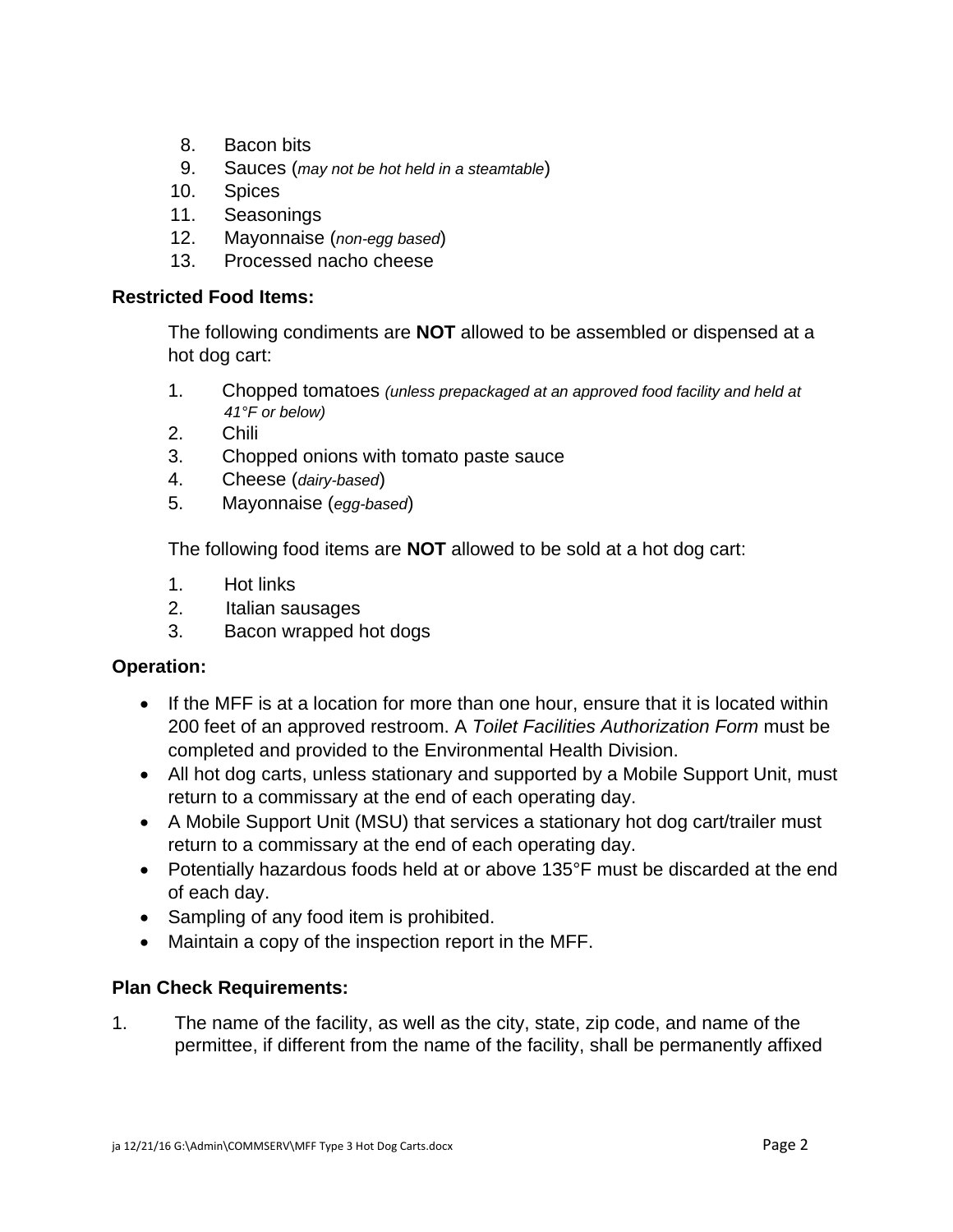to the customer side of the MFF. If the vehicle is motorized, the identification must be on both sides of the MFF. The facility name shall be in letters at least 3 inches high and in a contrasting color to the exterior of the facility. Letters and numbers for the city, state, zip code, and the name of the permittee shall be at least one inch high.

- 2. All food-related equipment shall be certified for sanitation by an American National Standards Institute (ANSI) accredited certification program (i.e., NSF, ULS, ETL). All refrigeration units shall be self-evaporative.
- 3. Surface materials of the mobile food facility shall be durable, easily cleanable, smooth and shall not be unfinished wood. Construction joints shall be tightly fitted and sealed with no gaps or voids. All sealant, solder, weld joints located in the food contact areas shall be approved for food contact surfaces. Spaces around pipes, conduits, or hoses that extend through cabinets, floors, or outer walls shall be sealed to be smooth and easily cleanable.
- 4. All food-related fixtures, tanks, equipment, plumbing, pumps, and filters must meet standards referenced in the plumbing code. Plumbing fixtures, pumps, and filters must be installed according to the manufacturer's specifications.
- 5. All equipment shall be installed so as to be easily cleaned, prevent vermin harborage, and provide adequate access for service and maintenance. Threads, nuts, or rivets shall not be exposed where they interfere with cleaning. Threads, nuts, or rivets, which interfere with cleaning, shall be sealed or capped.
- 6. Potable water tanks and plumbing shall be constructed of food grade material approved for potable water distribution.
- 7. Potable water tanks shall be sufficient in volume to fulfill the required 5 gallon minimum for hand washing.
- 8. Wastewater tanks shall be of sufficient capacity to hold 150% or 1.5 times that of the potable handwashing and warewashing water supply, 15% of product water, and 33% of the total ice bin volume.
- 9. Water and wastewater storage tanks shall be installed so as to be easily drained, flushed, and cleaned with an easily accessible outlet. Breather tubes or overflow pipe openings shall be protected from the entrance of dust, insects, and other contamination. All waste lines shall be connected to the waste tank with watertight seals.
- 10. Soap and paper towel dispensers at the hand wash station shall be provided.
- 11. A hand wash sink shall be provided and equipped with warm water of at least 100°F but not greater than 108°F if not readily adjustable.
- 12. Hand wash sinks for unenclosed MFFs shall be located on the operator side of the MFF or auxiliary conveyance, and shall be unobstructed and easily accessible.
- 13. A separate cabinet or drawer shall be provided for the storage of insecticides or other poisonous substances or chemicals. All poisonous chemicals shall be kept in this cabinet or drawer in their original containers and in a manner that offers no contamination hazard to food or utensils. Only pesticides specifically approved for use in a food facility may be used.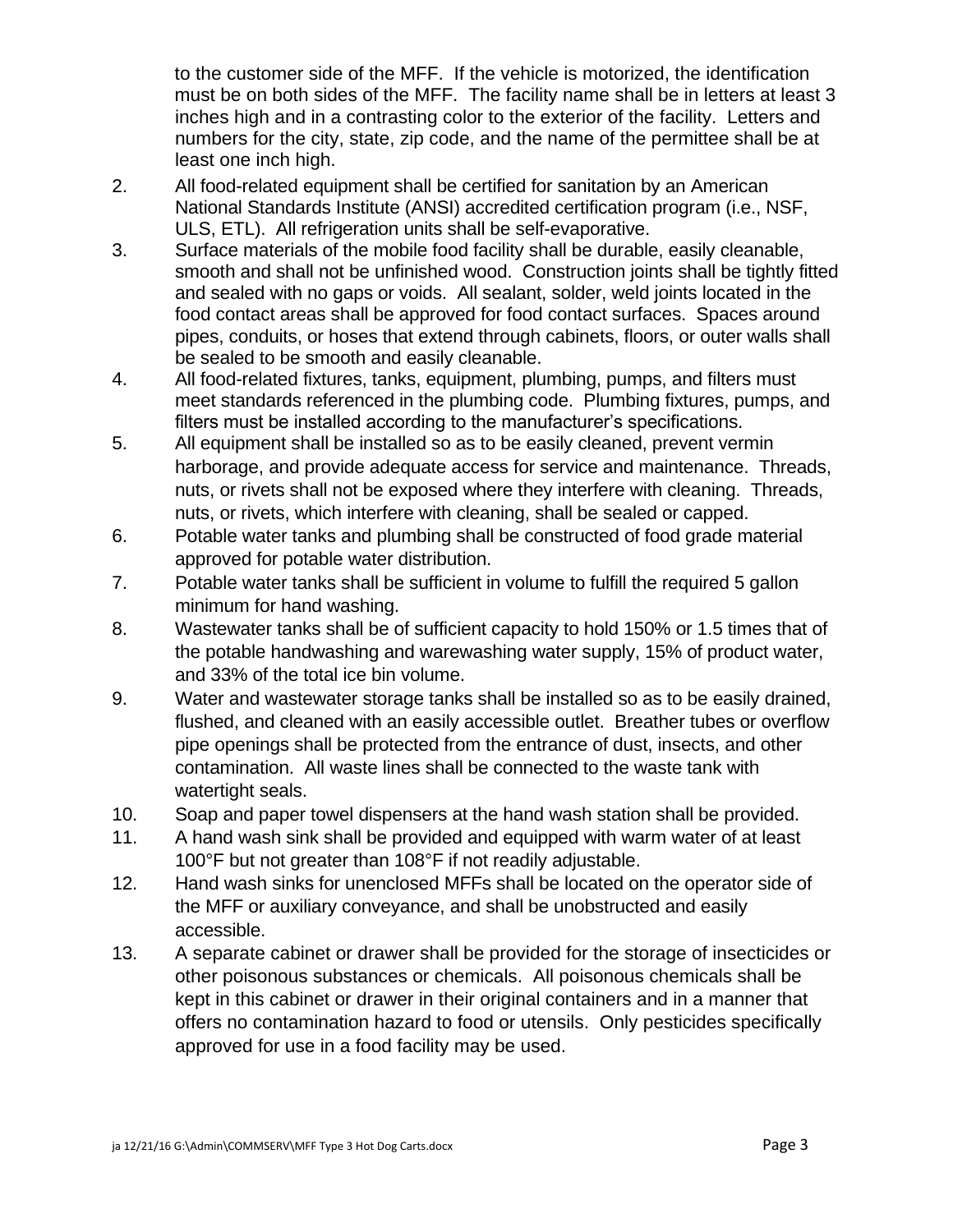- 14. Adequate facilities shall be provided for the storage of linens, uniforms, and other related linens. Facilities shall be provided for the storage of personal belongings. All personal belongings shall be kept in the space provided.
- 15. Adequate and suitable space shall be provided for the orderly storage of food and food service materials.
- 16. Equipment, including the interior of cabinet units or compartments shall be constructed so as to have smooth, easily accessible, and easily cleanable surfaces that are free from channels, crevices, flanges, ledges, sharp or jagged edges, or other cleaning or safety obstructions. Unfinished wooden surfaces are not permitted.
- 17. Light bulbs and tubes shall be covered with a completely enclosed plastic safety shield or its equivalent and installed so as not to constitute a hazard to personnel or food materials.
- 18. A first-aid kit shall be provided and located in a convenient area in an enclosed case.
- 19. MFFs that prepare, handle, or serve nonprepackaged potentially hazardous food shall have an owner or employee who has successfully passed an approved and accredited Manager's Food Safety Certification exam. No person can act as the certified person for more than one food facility.
- 20. All food handlers, without the above Manager's Food Safety Certificate, shall provide a valid Food Handler's Card.

## *Other requirements if the MFF Type 3 is OCCUPIABLE:*

- 21. The State Department of Housing and Community Development (HCD) shall initially certify or recertify each MFF. Contact HCD at 951/782-4420 for the requirements to obtain certification.
- 22. All floor-mounted equipment shall be sealed to the floor to prevent moisture from getting under the equipment or it shall be raised at least six inches off the floor by means of an easily cleanable leg and foot.
- 23. There shall be a clean, unobstructed height over the aisle of at least 74 inches from the floor to the ceiling, and a minimum of 30 inches of unobstructed horizontal aisle space.
- 24. Pass-through window service openings shall be limited to 216 square inches each. The service openings may not be closer together than 18 inches. Each opening shall be provided with a solid or screened window, equipped with a self-closing device. Screening shall be at least 16 mesh per square inch. With the exception of the service openings, the entire food preparation and food storage area shall be enclosed with a solid, easily cleanable material.
- 25. Spare tires, related automotive equipment, or special tools relating to the mechanical operation of the MFF shall not be stored in the food preparation or food storage area.
- 26. The entrance door to the food preparation area shall be self-closing.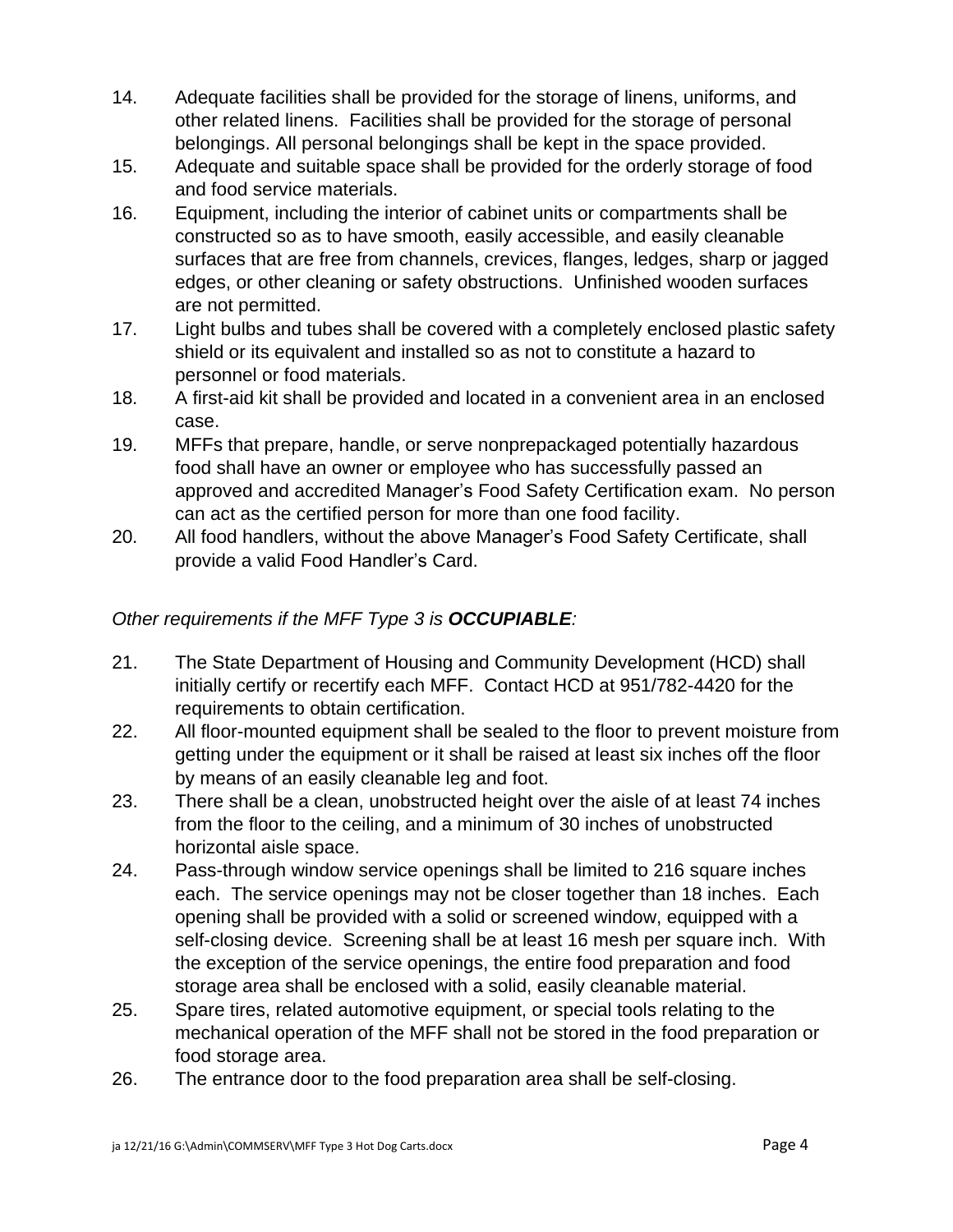#### **Plan Submittal:**

- Two sets of plans shall be submitted for new or remodeled MFF.
- Plans must be complete, easily readable, showing all four sides, including the top view of the MFF and a plumbing diagram.
- Provide a list of menu items to be sold.
- Standard Operational Procedures

#### *Other Operational Requirements:*

- The following must be submitted within thirty days after the health permit has been issued:
	- 1. Route Sheet
	- 2. Toilet Facilities Authorization (if you are operating at a location for more than one hour)
- A valid Manager's Food Safety Certificate. To download the list of providers, go to: [www.vcrma.org/envhealth.](http://www.vcrma.org/envhealth) *Click on Community Services < Consumer Food/Restaurants<Consumer Food Protection < Food Safety Information < Food Safety Certification Provider List*
- A Commissary Letter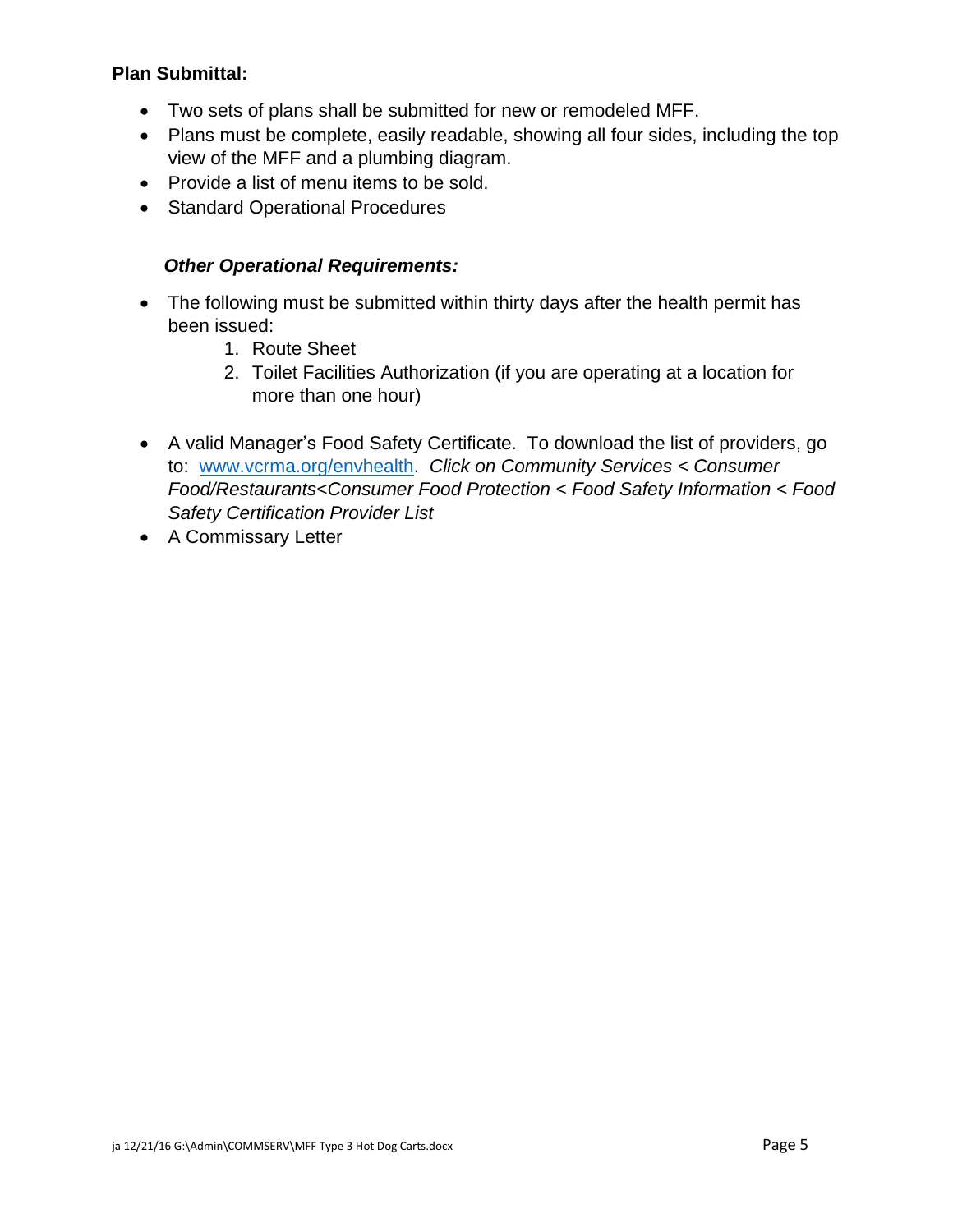### **Plan Submittal Check List:**

The items highlighted in red are requirements that must be illustrated in the plans. The items highlighted in blue will be checked during the construction inspection.

| Y | N | N/A | <b>Item</b>                                                                                                                                                    |
|---|---|-----|----------------------------------------------------------------------------------------------------------------------------------------------------------------|
|   |   |     | Potable water tanks (Dimensions: L x W x D<br>$= 0.004329$                                                                                                     |
|   |   |     | Potable water inlets                                                                                                                                           |
|   |   |     | Overflow lines (for tanks) $\Box$ potable $\Box$ waste                                                                                                         |
|   |   |     | Waste water tank(s) (Dimensions: L_xW_xD<br>x.004329                                                                                                           |
|   |   |     | Waste tank drain valve                                                                                                                                         |
|   |   |     | Water heater: Type_____________, Gallons<br>Hot dog/churro/roasted almond/kettlecorn/shaved ice/fish trucks- 1/2gallon                                         |
|   |   |     | Hand Sink $(L_ x W_ x D_ )$ Acceptable: (9x9x5) $\Box$ (6" splash guard, if necessary)<br>*hand sink of unenclosed MFF 3 shall be located on the operator side |
|   |   |     | All associated plumbing                                                                                                                                        |
|   |   |     | Each piece of food service equipment and placement                                                                                                             |
|   |   |     | Specifications of equipment indicating manufacturer make & model #                                                                                             |
|   |   |     | Steam table is fitted with discharge valve and shall not drain to the                                                                                          |
|   |   |     | wastewater tank                                                                                                                                                |
|   |   |     | Ice bins, if any (Dimensions: L_ x W_ x D_)=_ x .004329 x .33                                                                                                  |
|   |   |     | Finish schedule of food contact surfaces, countertops, food                                                                                                    |
|   |   |     | compartments                                                                                                                                                   |
|   |   |     | All other component details-□utensil storage, □ food storage areas,                                                                                            |
|   |   |     | $\square$ food preparation areas                                                                                                                               |
|   |   |     | Power source                                                                                                                                                   |
|   |   |     | <b>First-aid kit</b>                                                                                                                                           |
|   |   |     | Fire Extinguisher 10 BC-rated                                                                                                                                  |
|   |   |     | Identification-name of facility, city, state, zip code of the permit                                                                                           |
|   |   |     | holder                                                                                                                                                         |
|   |   |     | Lettering of name: 3 inches high in contrasting color with MFF<br>Lettering of city/state/zip code & permit holder: 1 inch high                                |
|   |   |     | <b>Commissary Letter</b>                                                                                                                                       |
|   |   |     | <b>Certified Food Handler Certificate</b>                                                                                                                      |
|   |   |     | <b>Standard Operational Procedures</b>                                                                                                                         |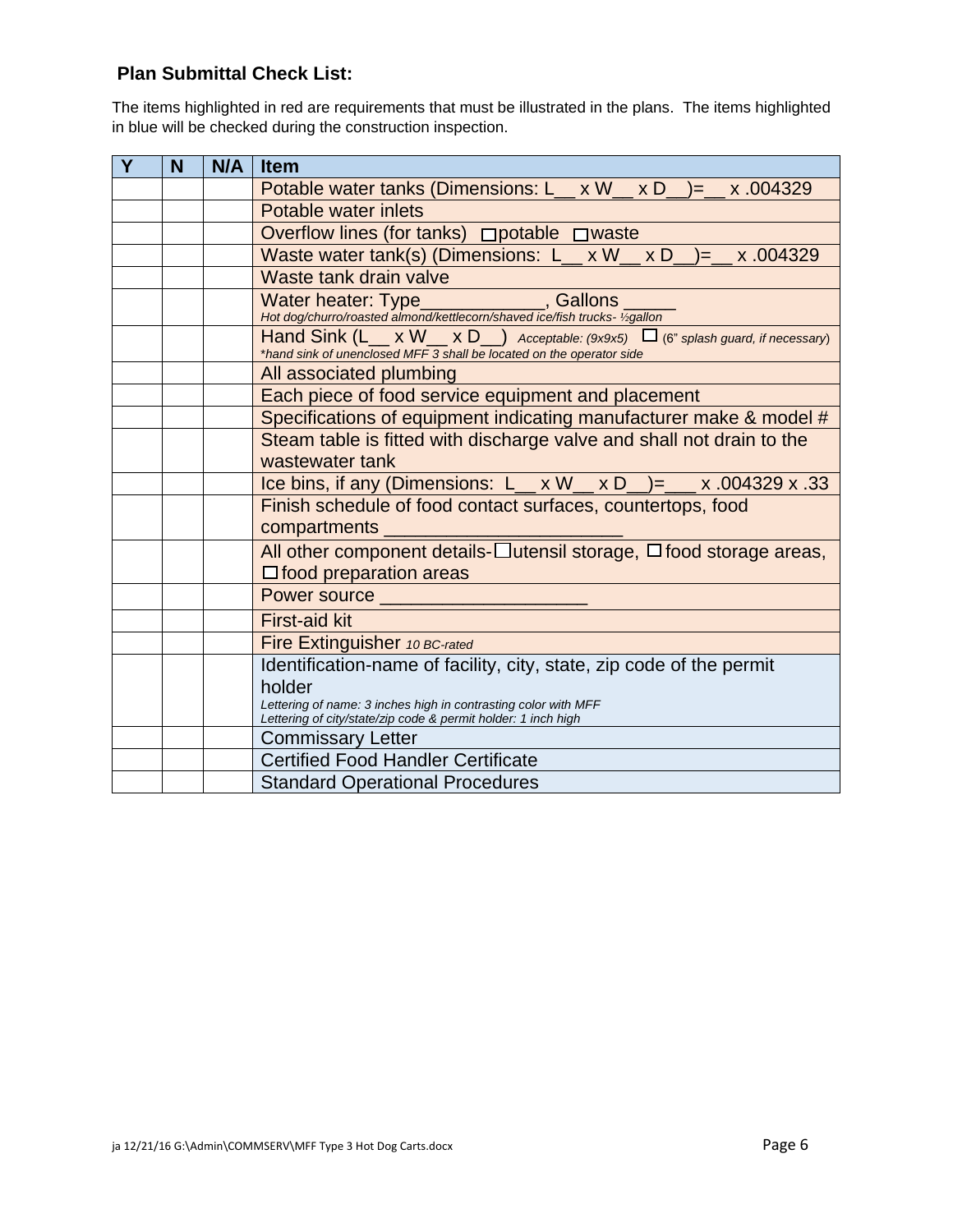## **Sample of drawn plans of a hot dog cart:**

**Include dimensions of hand sink, ice bin, potable and waste tanks (Length x Width x Depth)** 



 $\overline{\circ}$ ۱.

 $\Box$ 

 $\begin{bmatrix} 15 \\ \dots \end{bmatrix}$ 

14

. . . . . . . . . . . . <del>.</del>

 $\circ$